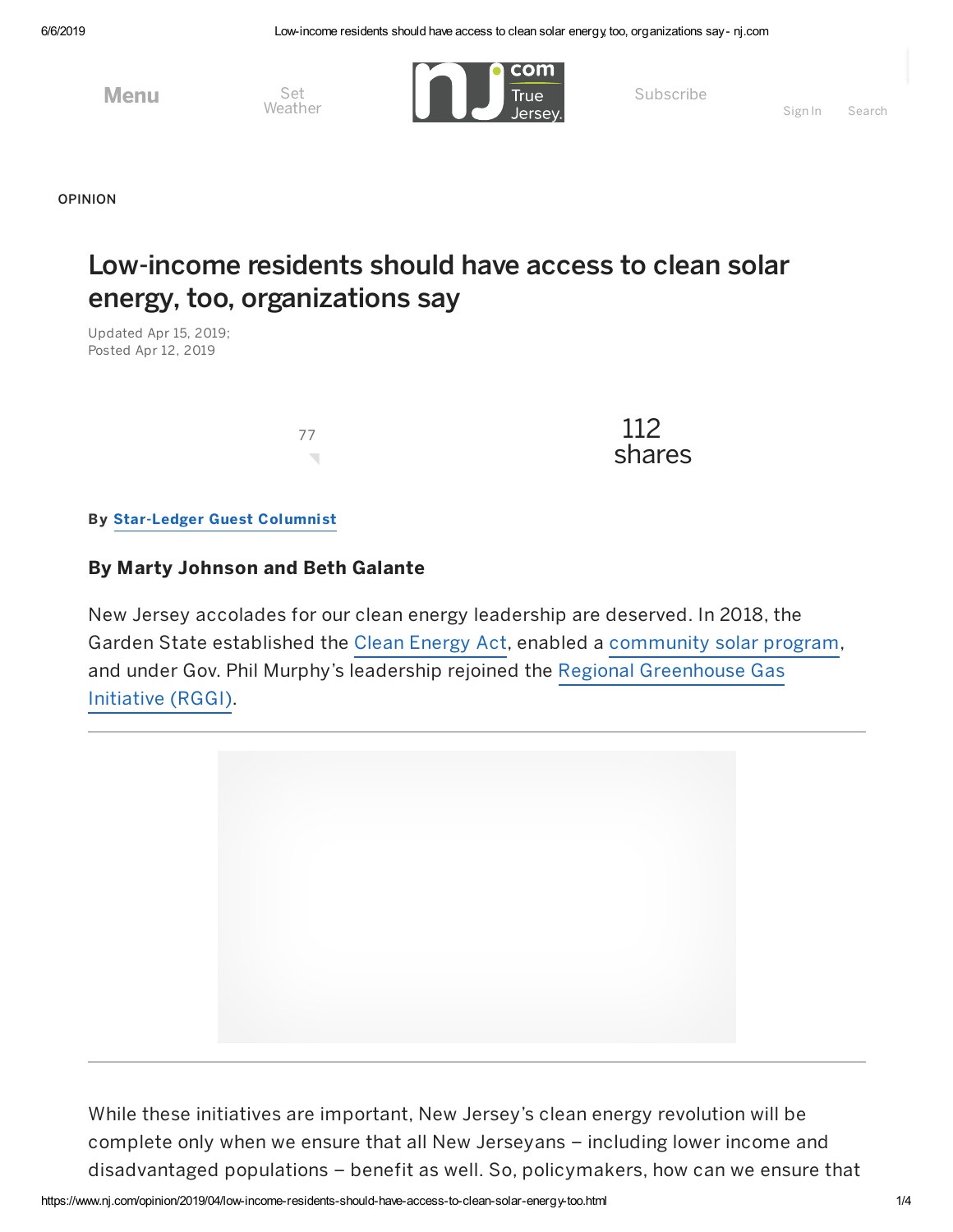New Jersey's lower income communities benefit from this emerging clean energy economy? One simple way is through robust and dedicated funding for lower income [rooftop](https://www.seia.org/initiative-topics/rooftop-solar) and [community](https://www.seia.org/initiatives/community-solar) solar projects.

Why is this important? As everyone who lives here knows, New Jersey is expensive, and we shoulder one of the nation's highest electricity rates. Nationally, low-income households spend 8.2 percent of their income on utility bills – a proportion nearly three times higher than that facing wealthier households. And 10 percent of New Jersey households fall below the poverty line. These residents get hit by a double whammy – both a high cost of living and the high cost of electricity. We can design residential and community solar programs that ensure access for lower income residents and change the calculus to make a meaningful difference in their lives.

## This N.J. couple found a no-cost way to [convert](https://www.nj.com/entertainment/2016/05/nj_home_makeover_gloucester_county_couple_updates.html) to solar energy

Now is the time to make sure this happens. The New Jersey Board of Public Utilities is considering a new solar [incentive](https://www.nj.gov/bpu/newsroom/2018/20181226.html) program with roll-out plans for 2020. While targeted incentives are vital for healthy solar industry growth, the current efforts lack a direct focus on lower income residents who struggle under the greatest burden. Examples, like the one in [Connecticut](https://greenbanknetwork.org/wp-content/uploads/2018/07/GB-TT-Connecticut-18-07-A_05-1.pdf), show how funding carve-outs for lower income residents can be game-changing. There, lower income families access solar leasing options, saving them at times over \$1,500 a year when paired with energy efficiency upgrades.

Other states, like [Massachusetts](https://www.mass.gov/files/documents/2018/04/26/Low%20Income%20Guideline%20042518.pdf) and [Illinois](https://www.illinoissfa.com/), provide direct financial support for lower income solar projects or a higher incentive value for projects serving lower income residents, to make energy affordable for all while greening the environment. We can do the same here in New Jersey.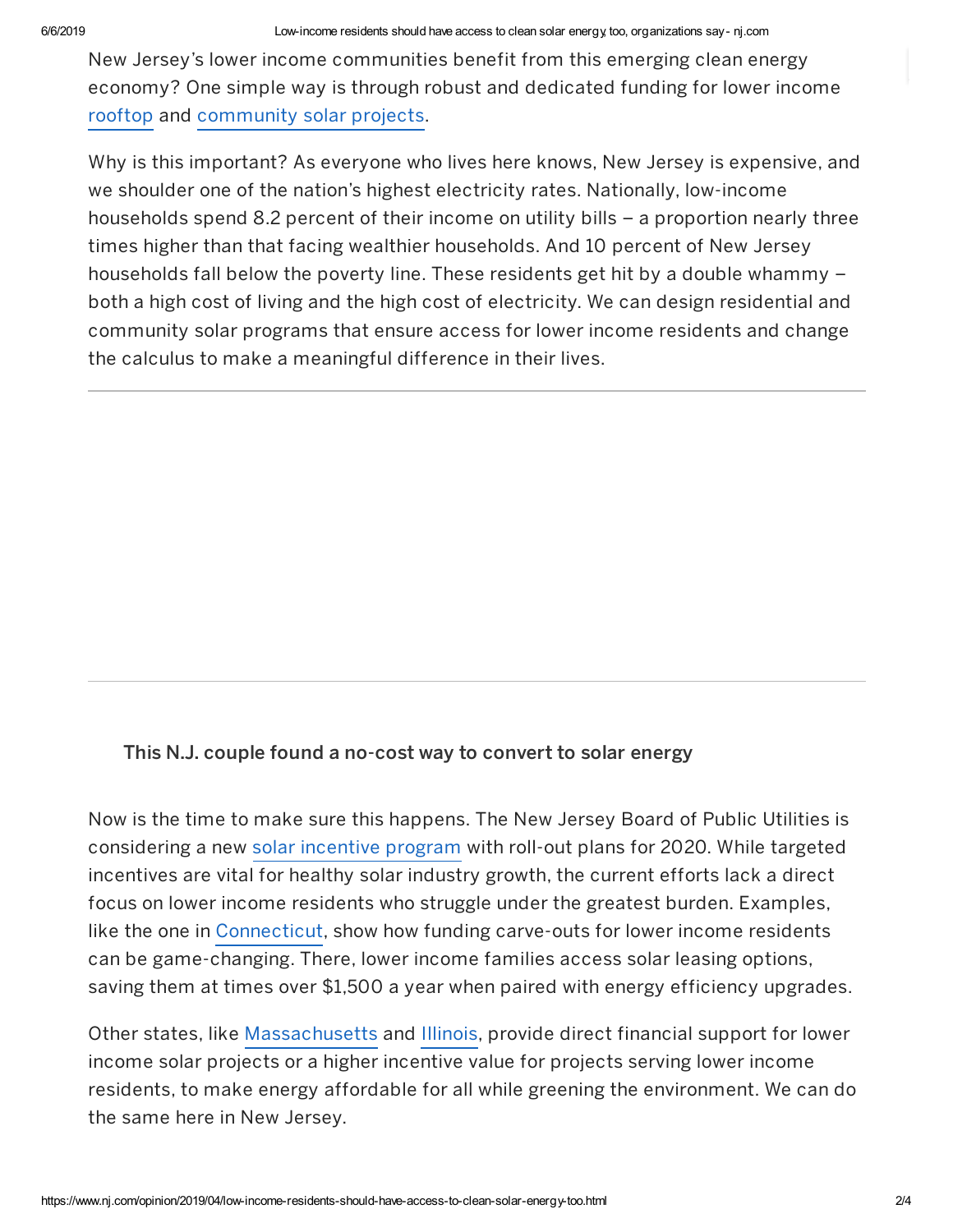## 6/6/2019 Low-income residents should have access to clean solar energy, too, organizations say- nj.com

One potential new source of funds for this is the RGGI [program](https://www.nj.gov/dep/rules/notices.html). We must start by recognizing a few facts: New Jersey's lower income residents suffer disproportionate exposure to carbon, sulfur, and mercury pollution that come from burning fossil fuels. They cause heart disease, asthma attacks, respiratory diseases and even cancer. Taxpayer and family costs for these are enormous. Agencies slated to receive RGGI funds can target lower income communities for clean energy projects - and the health and economic benefits they deliver.



Going solar could pay out even more cash in N.J. | [Editorial](https://www.nj.com/opinion/2018/02/going_solar_could_pay_out_even_more_cash_in_nj_edi.html)

Direct grants or loans or rebates for installing rooftop solar or participating in community solar projects make economic, not just moral sense. This aligns with Governor Murphy's [Executive](https://nj.gov/infobank/eo/056murphy/pdf/EO-7.pdf) Order 23, directing state agencies to target and assist communities disproportionately affected by the effects of environmental hazards and climate change.

This targeted clean energy will also increase economic activity and job creation, reduce harmful emissions, and lower energy and health cost burdens for those who bear them the most – our neighbors struggling to make ends meet.

For too long, lower income communities have been left out of the state's clean energy economy, but we can change that. Clean energy should be within everyone's reach. Focused and dedicated investment can meet our shared goal of a green Garden State for all.

Marty Johnson is founder and CEO of Isles, Inc., an urban sustainable development organization. Beth Galante is the vice president of business development and